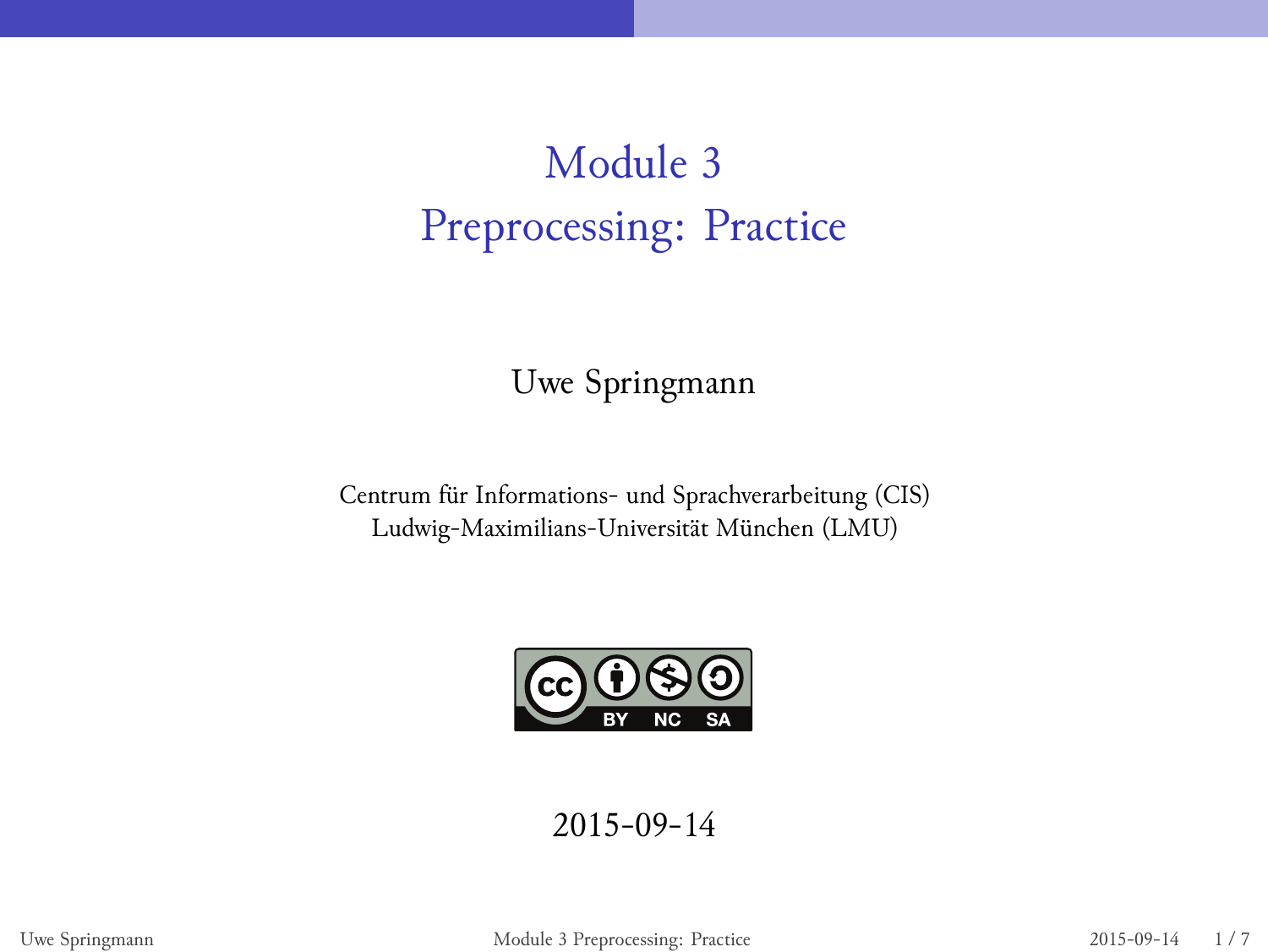### Practice session: Overview

The practice session consists of the following steps:

- **.**1 install software
- .<sup>2</sup> download scanned document
- <sup>3</sup> split document into pages
- <sup>4</sup> preprocess with ScanTailor
- 5. save as tif images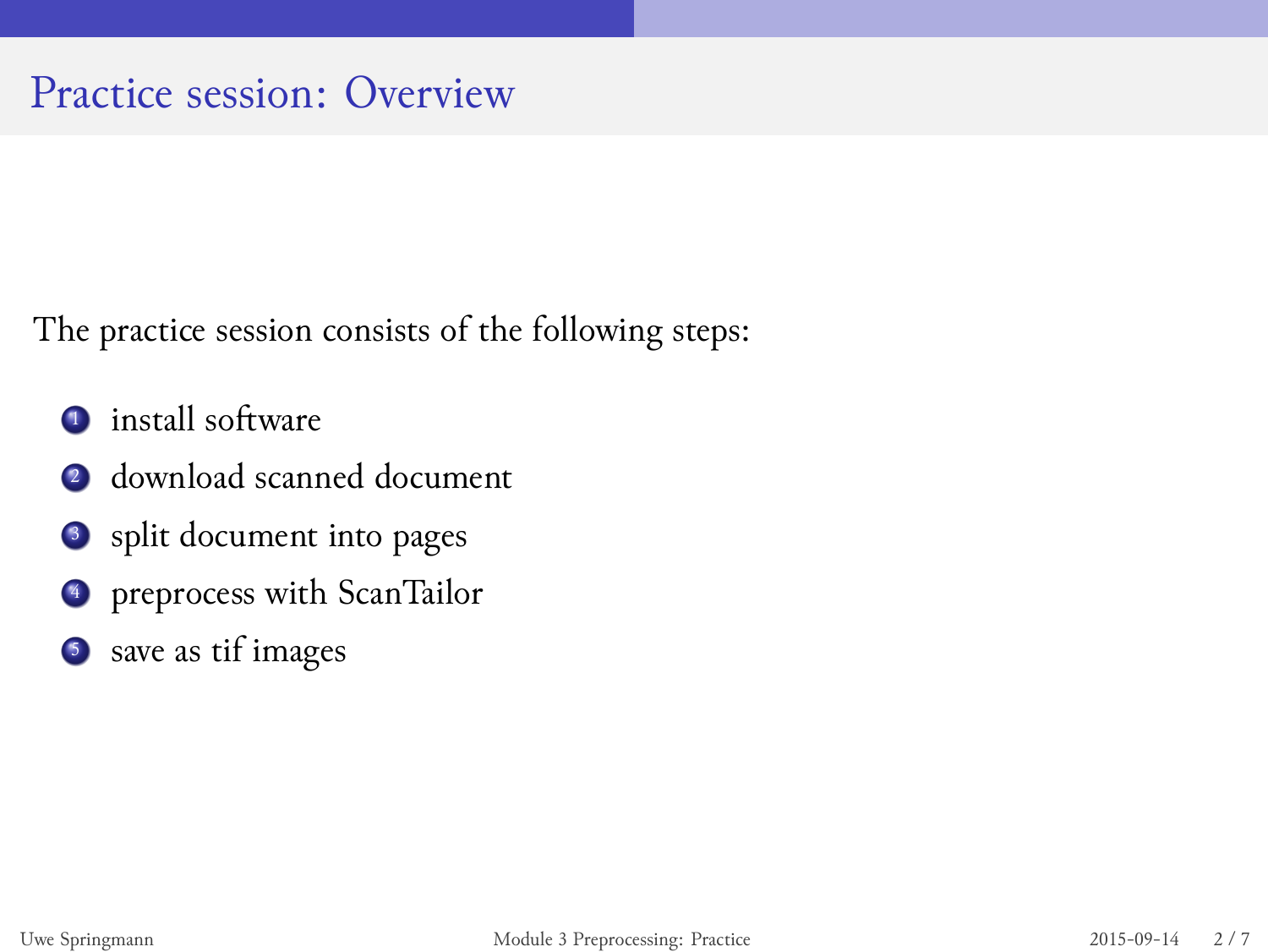### Software installation

- software installation:
	- Linux: sudo apt-get install ... (Debian/Ubuntu) or use your distribution's package system
	- Mac: use your package system
	- Windows: download and install binary (.exe) file
- install PDFtk
	- Windows: download PDFtk free
	- Mac: download PDFtk Server or use your package system
- **·** install ImageMagick
	- Windows, Mac: scroll to your OS version, download & install
- install ScanTailor
	- Windows: download .exe-File of latest version
	- on Mac, you may need to build from source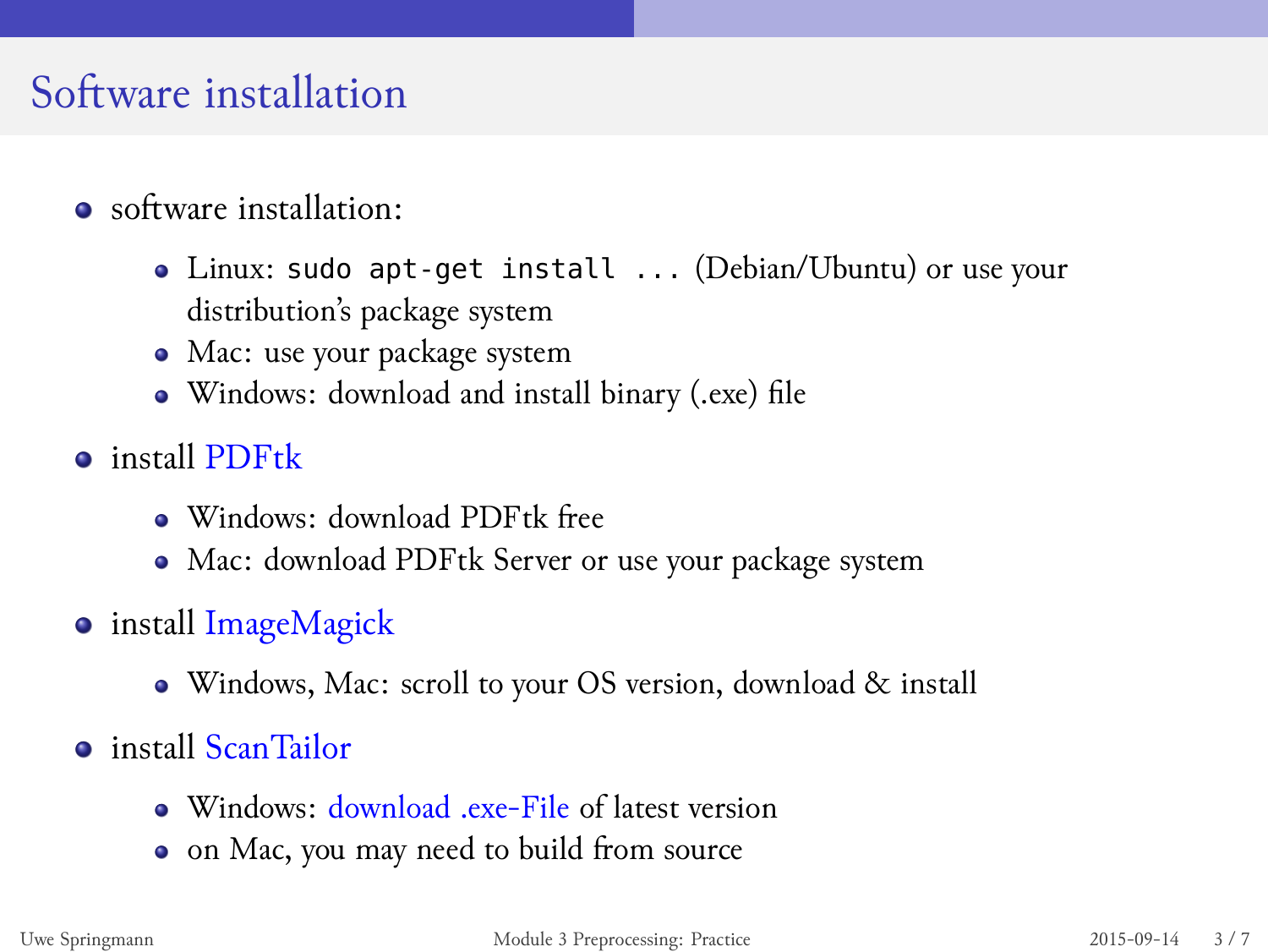## Download document

- Example document: Johann Wonnecke von Kaub (Johannes von Cuba), Gart der Gesundheit (1487)
- navigate to the data section of the workshop website and download the file gdg.pdf to your laptop
- $\bullet\,$  this file contains 12 book pages + the calibration page (scanned ruler)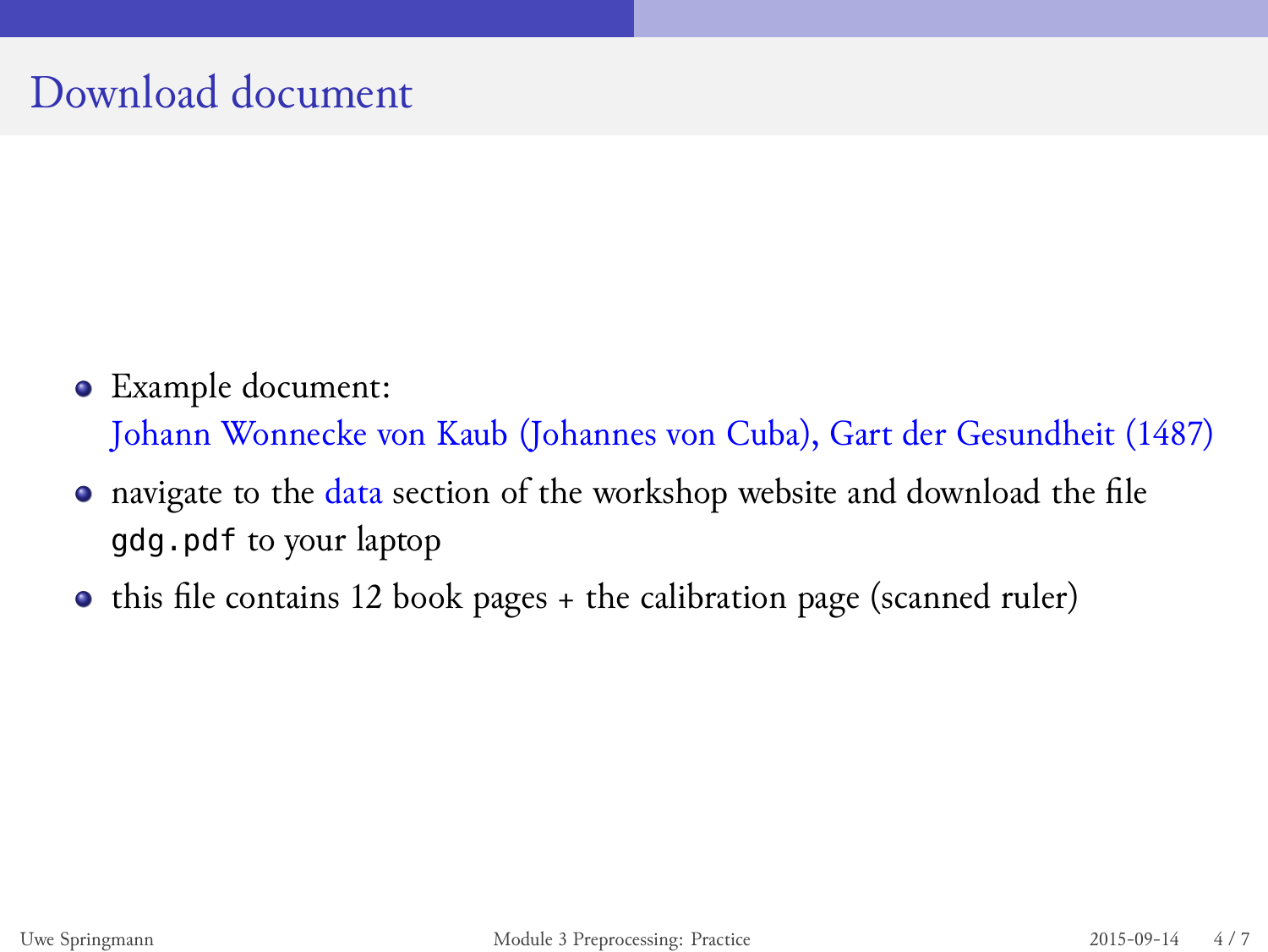# Preprocessing

Do the following:

- split the pdf into single page images
- convert the images into a format usable with ScanTailor (.tif, .tiff, .jpeg, .jpg, .png)
- determine the resolution in ppi
- use ScanTailor with the page images
- your end result should be "1-column text-only binarized tif images"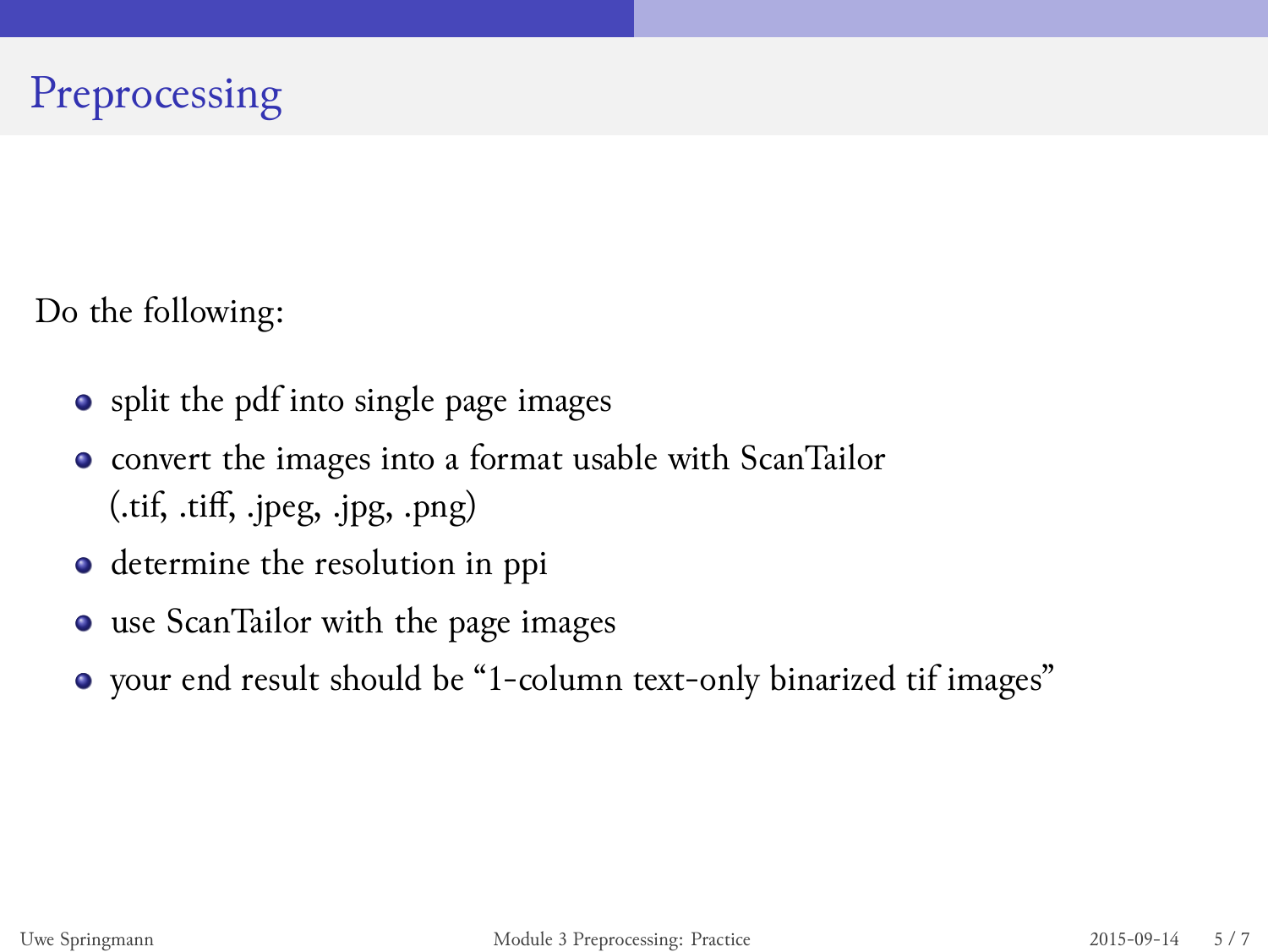### Some hints

- find out what the pdf contains: **pdfimages** -list gdg.pdf
- write jpeg-images as jpeg-files:
	- **pdfimages** -j gdg.pdf gdg
- otherwise split & convert using either of these methods:

**convert** gdg.pdf gdg.png

- **pdftoppm** -png \*.pdf gdg
- before using ScanTailor, measure the resolution using the ruler at the last page
- possible pitfall: the original jpeg has 1425x1872 pixels, so if your png turns out to have more pixels, you have inadvertently oversampled (pdftoppm) and need to adjust